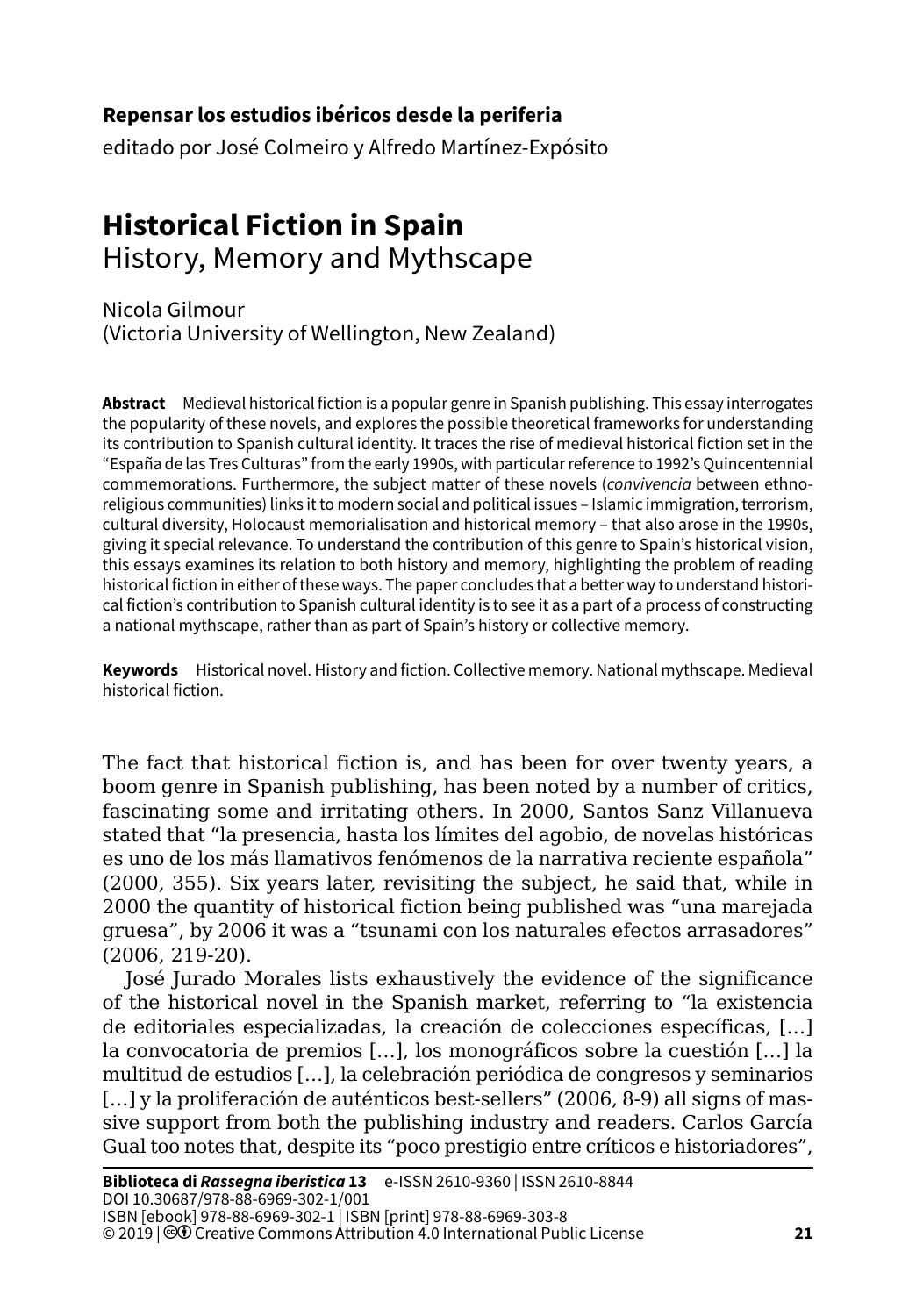the historical novel "goza de una excelente salud, tanto por la profusión de sus autores, como por la fidelidad de sus muchos lectores" (2002, 9). Within that general wave of popularity, Fernando Gómez Redondo finds that "[l]a novela histórica de temática medieval – por el número de títulos publicados y la coherencia de sus planteamientos – constituye uno de los fenómenos literarios más singulares de las últimas décadas" (2006, 358).

The seemingly insatiable Spanish demand for and supply of historical fiction in general, and that relating to the medieval period in particular, has been the centre of my own research for a number of years. I focus on historical novels in which representations of the two historical ethno-religious minorities of the Iberian Peninsula (Muslims and Jews) play a significant part.**<sup>1</sup>** These novels – both 'popular' and more 'literary' works – are usually set in the period between 711 and 1492, the period when Christians, Muslims and Jews cohabited within the boundaries of the Iberian Peninsula. This period, often referred to as the "España de las Tres Culturas", provides the setting for fictional representations of both the *convivencia* of the three cultures, and its failure. My intention in this chapter is twofold: firstly, to explore reasons for the popularity of these particular stories; and secondly, to problematise historical fiction's perceived connection with history and memory. I conclude by positing an alternative way of understanding the socio-cultural function of this genre through the concept of a national mythscape.**<sup>2</sup>**

Novelists and critics alike have asserted the close connection between the historical novel and the present, belying the common idea of historical fiction as entertaining, escapist stories about the past. For novelist Antonio Gómez Rufo, for example, "la novela histórica también debe ser un pretexto para explicarnos qué está pasando en nuestros días" and he uses the past "más o menos como espejo en el que vernos nosotros mismos" (2006, 65). Critic García Gual describes the link between historical fiction and the present thus: "La narración novelesca propone una evasión al llevar al lector al pasado, pero al tiempo atrae ese pasado evocado hacia el presente, mostrando la semejanza de uno y otro" (2002, 139). These writers, and others, articulate a view that an important function of the historical novel is its relevance to the present. It speaks to the present and provides something the present needs or wants to learn from the past. For the purposes of this chapter, I ask but what needs of the present are being met by the medieval historical novel in Spanish fiction?

**1** My focus has been largely on works published after 1992, a watershed year in relation to this topic, as I explain later.

**2** It is worth mentioning here (although it is beyond the scope of this essay to do more) that this project of understanding historical fiction as a contribution to the refashioning of the national mythscape is intimately linked to other rewritings of history. For example, the peripheral nationalisms too have sought to refashion the Francoist Castilian-centric national mythscape into one which allows for the inclusion of peripheral histories, identities and subjectivities.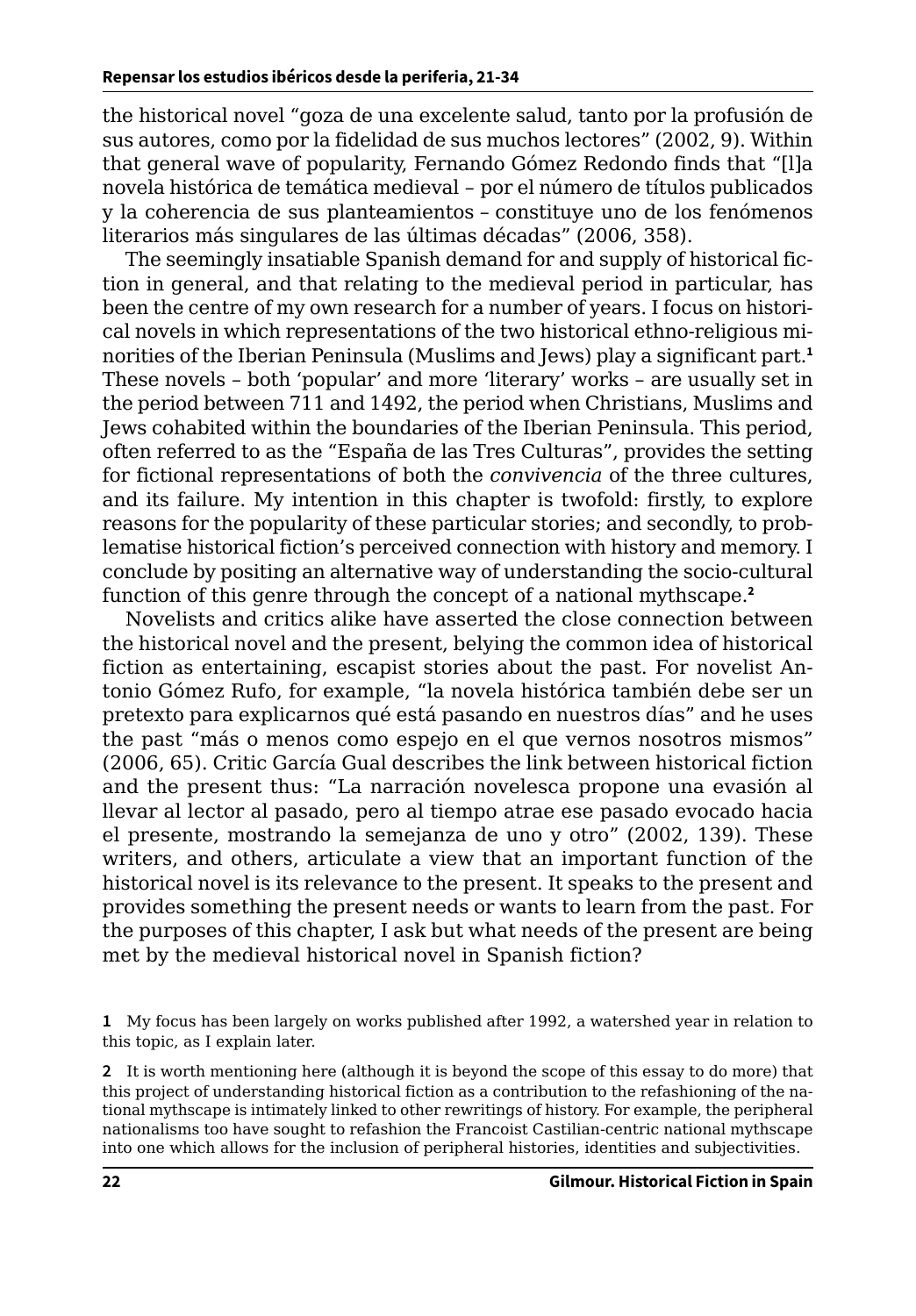While the Middle Ages has been a focus of historical fiction from the very beginning of the genre, the main surge in its popularity in Spain, I argue, can be dated to the early 1990s, in particular to the massive publicity surrounding 1992's Quincentennial commemorations. 1992 represented both a celebration of Spain's newly achieved modernity,**<sup>3</sup>** and a commemoration of events in Spain's past, marking the quincentennial of the 'Discovery' of the Americas, the expulsion of the Jews and the defeat of the Muslim Kingdom of Granada. Although the commemorations were primarily focussed on the relations between Spain and the Americas, 1992 also included within its scope the promotion of Spain's Jewish and Muslim history. Thus, Morgan has argued, in 1992, Spain "reaffirmed its long-undervalued Arab and Jewish cultural traditions" (2000, 65-6).

To promote a public awareness of and stimulate popular interest in the Islamic and Jewish cultures, two working parties, Sefarad 1992 and al-Andalus 1992, were set up, leading to public exhibitions, publications, conferences and symposia. Both working groups pitched their project as promoting a 're-encounter' or 'rediscovery' of the immense wealth of Spain's lost, or forgotten, non-Christian roots, while not necessarily focussing too overtly on how this loss came about.**<sup>4</sup>** While some proposed a more critical re-examination of the events of 1492 from the perspective of the victims,**<sup>5</sup>** generally the commemorations were viewed positively.

The fact that this 'lost heritage' was relatively unknown can be attributed to the dominant conservative line taken by Spanish historiography from the nineteenth century onwards, in which the Muslim and Jewish parts of Spanish history were treated as irrelevant to Spain's 'true' Visigothic, Christian tradition. The defeat of the Muslims and the expulsion of the Jews were seen as necessary to ensure Spain's essential identity as an imperial, Catholic and Castilian nation and any contribution of these 'other' communities to Spanish culture and national identity needed to be erased from history in the cause of upholding Spain's Christian tradition. This view was imposed by the Franco regime in historical scholarship and education as the historians of the State exerted a sustained coercive power over ideas about the past, "with the dual aim of stifling dissent and controlling the sense of history" (Herzberger 1995, 12). The Francoist privileging of one particular view of the historical past to justify and legitimate itself

**<sup>3</sup>** The events include the Games of the XXV Olympiad held in Barcelona, the Universal Exposition in Seville and Madrid being named European Capital of Culture that year.

**<sup>4</sup>** For more on this issue see Gilmour 2017b and the report by the Comisión Nacional, *500 Years, 500 Programs* (1988).

**<sup>5</sup>** Eduardo Subirats (2003) and Juan Goytisolo (2003) have repeatedly and vociferously expressed criticism of the way in which significant parts of Spain's past were ignored in the construction of the official events of the Quinto Centenario.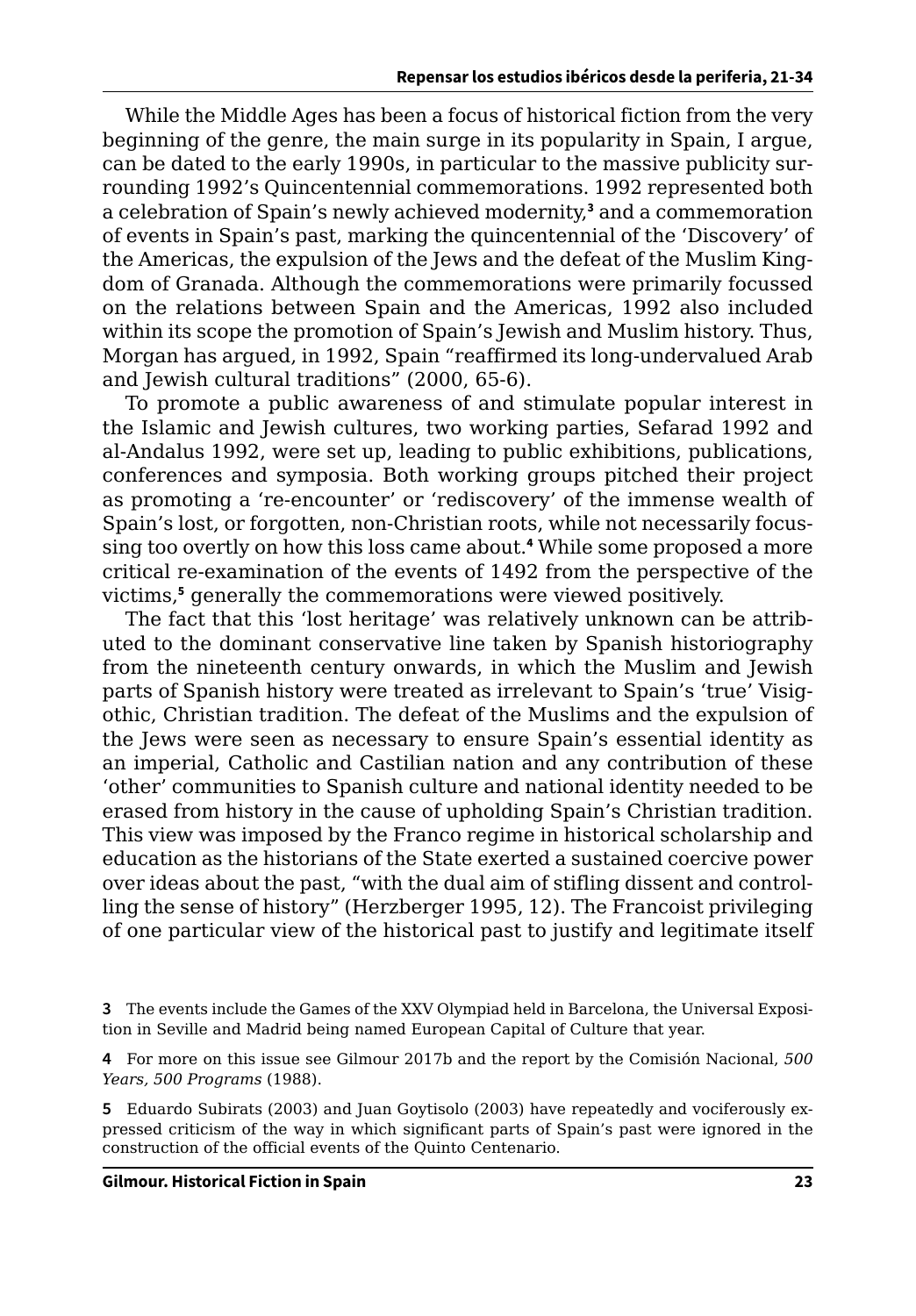left a gap in the historiography (and in literature**<sup>6</sup>** ) the extent and nature of which became visible as a result of the commemorations of 1992.

A key result of this increased visibility and activity, as Jennifer Green notes, was that after 1992, there was a growing tendency "to profess pride in Spain's multicultural past" (1998, 16). The idealised, romanticised vision of a multicultural past is encapsulated in the expression "España de las Tres Culturas", which captured the public imagination over the 1990s. This term was, and is, often used as a kind of shorthand for what is assumed to be a tolerant and multicultural medieval Spain, where the three faiths and cultures lived together in peace and harmony, influencing each other and interacting in a positive way – almost an "interfaith utopia" (Soifer 2009, 31).**<sup>7</sup>** This is a seductive vision of Spain's past which connects to present social needs, as I will explain shortly. Given the enthusiasm generated by 1992, it is not surprising that writers of historical fiction begin to turn to the Muslim and Jewish past for material for their stories; a different story was waiting to be told.

A second reason for the surge in the popularity of medieval fiction from 1992 onwards relates to the way in its subject matter (particularly in regard to *convivencia* between ethno-religious communities and its failure) links it to particular social and political issues that arose in Spain at that same time. With regard to Muslim Spain, social issues that might be seen to make the medieval past particularly relevant to the present include a renewed Islamic presence in Spain due to high immigration from North Africa in the 1990s and early 2000s. This situation not only triggered the need for greater cultural awareness, but also reawakened a five-hundredyear-old conception of Muslims as Spain's Other *par excellence*, a view which had been reinforced by the Franco regime in its propaganda (García García 2001, 13; Flesler 2008, 80). Interaction between Muslims, Christians and Jews also became of importance in light of the fundamentalist Islamist terrorist attacks from the early 2000s onwards around the world, including Spain, as well as ongoing conflicts in the Middle East.

With respect to the medieval Jewish (and *converso*) communities of Spain, present triggers included an increasing awareness within Spain in the twenty-first century of the Holocaust and therefore possible connections with the treatment of Jews in Spain in the fifteenth century.**<sup>8</sup>**

**<sup>6</sup>** Paloma Díaz-Mas, for example, refers to "un largo período de silencio casi absoluto" in reference to fictional representations of the Jews over most of the twentieth century (1997, 348).

**<sup>7</sup>** Needless to say, this simplistic vision has been widely critiqued by historians like Serafín Fanjul ([2000] 2004; 2004), Novikoff (2005) and many others.

**<sup>8</sup>** Alejandro Baer (2011) traces the development of Holocaust memorialisation in Spain as part of the integration of Spain into the wider European debate about history, culture and memory. He also points to the link between Holocaust memory and Republican memory (2011, 95).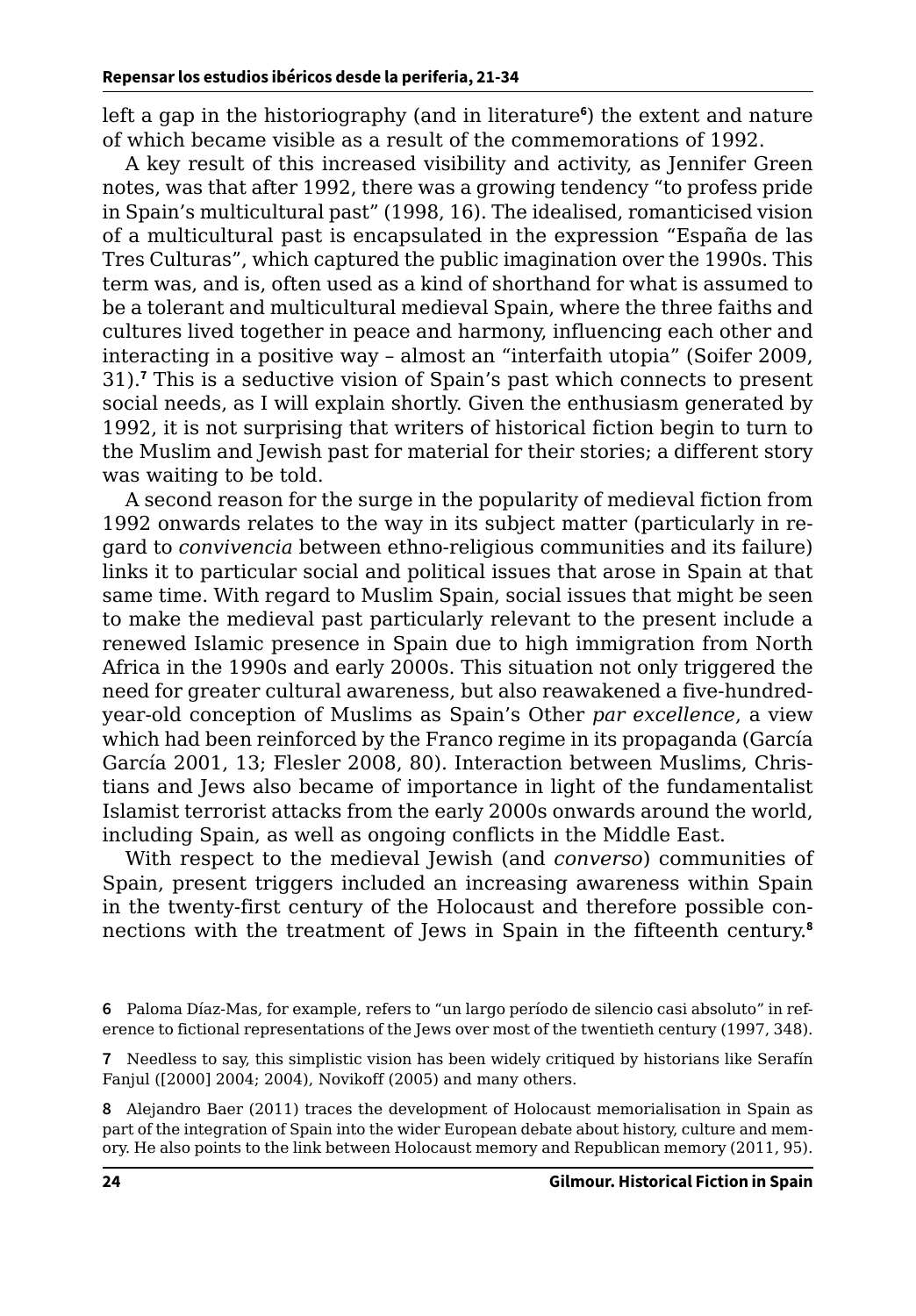There was also a growing interest in the question of historical (in)justice and historical memory in Spanish society. The experience of the medieval Jewish community, rejected as Other and, as a result, expelled as a threat to the nation and wiped from the nation's history, can easily be seen as a parallel to the condition of the defeated Republicans of the Spanish Civil War and their inner and territorial exile.

Fictional re-imaginings of the treatment of the historical Muslim and Jewish communities in Spain's medieval past, thus, raise questions pertinent to the present of how a society lives and deals with an ethno-religious Other and how a society acknowledges a wrong in its past. Furthermore, the question of cultural diversity also connects to the diversity and identities not just of migrants but also of the peripheral historical nationalisms, also repressed under Franco. In other words, solutions to the thorny issues of cultural diversity, tolerance and integration – issues very relevant to contemporary society – can be read into representations of the España de las Tres Culturas. But how can we understand the role historical fiction plays in relation to Spain's understanding of its past?

Best-selling fiction reaches far more readers than any work of historical scholarship (Coll-Tellechea 2002, 307) and the impact of this reach should not be underestimated. According to Jerome de Groot, popular cultural products like historical novels "are extremely influential in creating and sustaining a particular type of historical imaginary," albeit one that perhaps contradicts or simplifies the historical reality (2010, 49). As influential cultural manifestations of history, they form part of what Marek Tamm refers to as "'stories we live by', […] narrative templates which give coherence to a community's past" (2008, 510-11) and are "one of the most influential shapers of cultural memory" (502). Historical fiction is seen by scholars as having a complex relation with both history (understood as historiography) and, increasingly, with collective or cultural memory, as another way of narrating, constructing and understanding the past. In the remainder of this chapter I explore these connections and posit a different way of conceptualising the role that historical fiction plays in order to answer the questions I posed above.

Historical fiction is often presented as being in opposition to works of historical scholarship, despite a number of similarities between them that were highlighted by poststructuralist scholars and historians such as Hayden White.**<sup>9</sup>** Curthoys and Docker argue that "history presents the results of its enquiries, its research, as narrative, and so necessarily enters into and partakes of the world of literary forms" (2005, 11). Both historians and novelists select the events they write about and endeavour to organise those events coherently, often deploying certain common narra-

**<sup>9</sup>** David Herzberger (1995) summarises this debate in his book's introduction (4-9).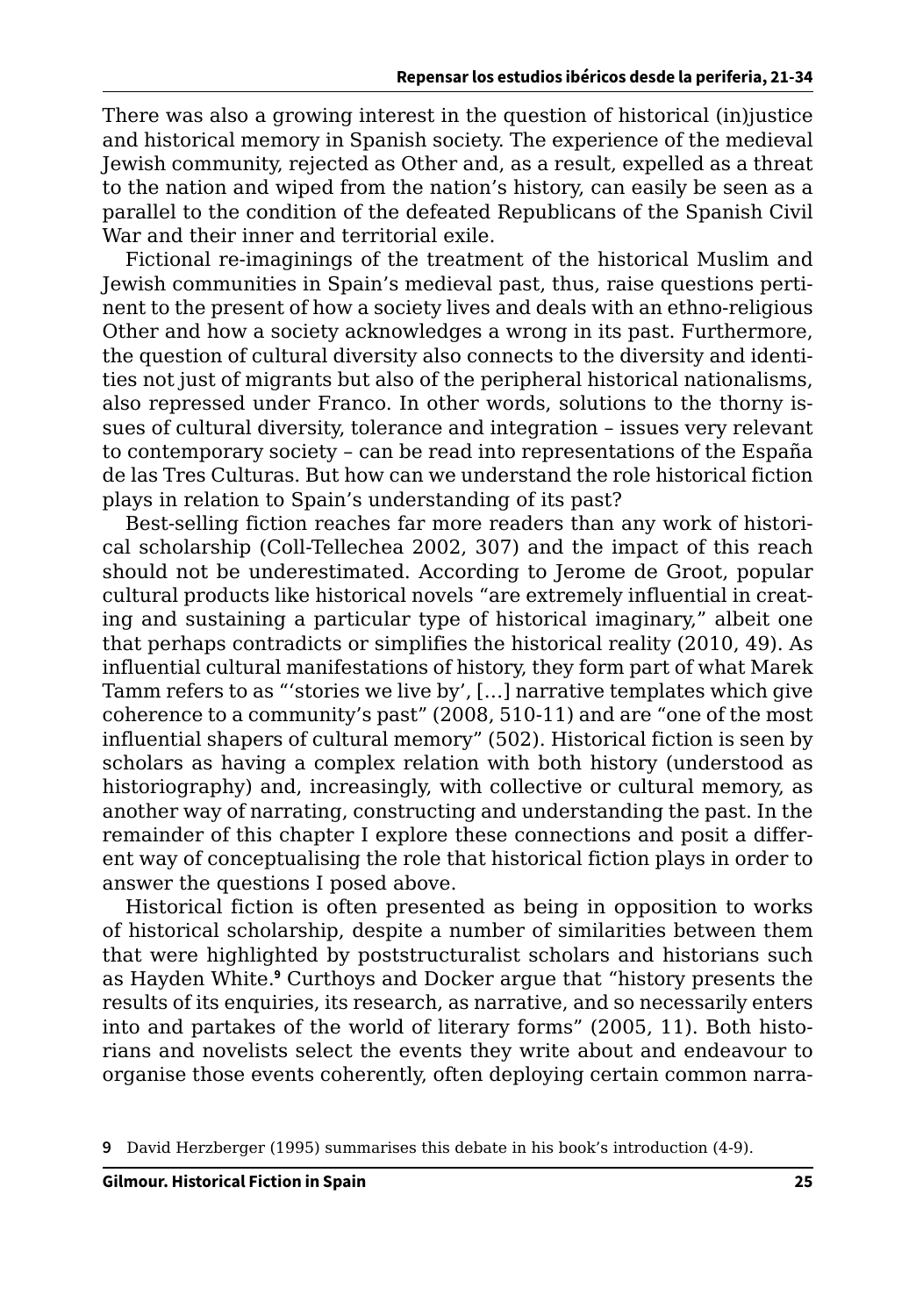tive techniques to construct their narratives and persuade their readers of their perspective. Historical fiction, like history, is a form of writing about the past; it contributes to the understanding a community has of its past and, in the process, contributes to ideas about national or community identity – but with significant differences.

History and historical fiction are read with very different expectations about the nature of the end result, largely due to the truth claims that the two kinds of writing can make. Works of historical scholarship are expected to stick truthfully and accurately to the historical facts, not to embellish them or imagine alternatives. Historical fiction, on the other hand, is a work of the imagination, written using the events of the past (and, indeed, the work of historians) as raw material but not necessarily being constrained by them. If we wish to know if a particular aspect of a fiction actually happened, Herzberger (1995, 4) affirms, we generally turn to the texts of historians for verification. Indeed, when authors wish to emphasise the veracity of their historical fiction, they often provide lengthy historiographical bibliographies for their readers.

For some practitioners of the historical novel, the particular contribution of their art to historical understanding (frequently expressed in Introductions or Afterwords to the novels) is by way of humanising the past. By adding colour, emotion and so on (putting fictional flesh on the historical bones of the past, so to speak), the historical novel allows for empathetic engagement with, and therefore supposedly a better understanding of, a long-dead past, lost to living memory but resurrected by the artistic imagination of the writer. Some authors and critics argue that, as such, historical fiction not only makes history feel more real, presenting it is a more palatable and accessible form, but also embodies a kind of truth (albeit an imagined one) about the historical events – a truth that works of historical scholarship cannot provide, one which helps the present-day reader to understand more about the period, events or character depicted.

Sometimes writers choose to write about moments in the past that they believe have not been adequately covered by historical scholarship, or use the novel, as García Gual puts it, to give a voice to the vanquished and the marginalised "para que éstos suministren otra versión de los hechos históricos" (2002, 19), providing an alternative vision to that of the victors. In a way, then, they write to 'correct' the past by providing information that the historical record has supposedly omitted, distorted or covered up.**<sup>10</sup>** And as we have seen, the Muslim and Jewish past falls into that category.

Furthermore, there seems to be a generalised desire from the end of the Franco regime onwards to re-examine history with fresh eyes. Coll-

**<sup>10</sup>** Toti Martínez de Lezea, for example, in the Foreword to her best-selling novel *La calle de la judería* speaks of revealing "la cara oculta de nuestro pasado" and sees her work as contributing to greater tolerance and to the "mejor entendimiento de una parte de nuestra historia" (1998, 13).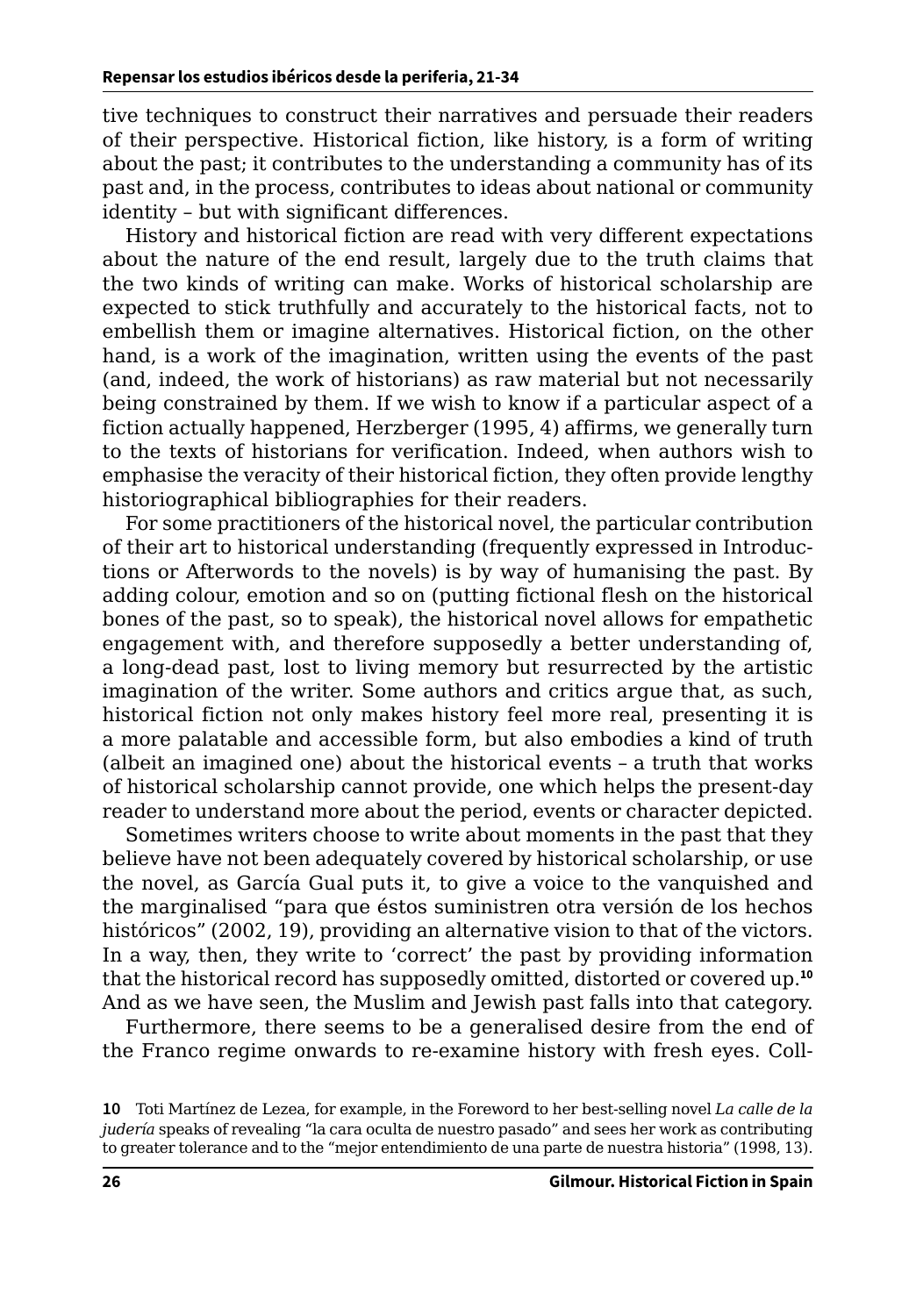Tellechea writes of that period: "Beneath the foundations of nationalist history, a multiplicity of new and old historical versions of our past are coming to light" (2002, 308). However, underlying the perceived need for a new history, there is also a certain ambivalence in some sectors towards history itself. One critic has suggested that, given the number of seemingly incompatible versions of the past that Spanish society has been presented with, any version of the past has become a 'valid' version of the past – even when it is an imagined one (Coll-Tellechea 2002, 308). That is to say, given the divergence and contestability of competing histories of Spain's past, the public might well turn to fictional versions to understand the past.

And what the novels provide is the template of España de las Tres Culturas, a new historical past for Spain, a pathway through history that acknowledges an alternative, autochthonous tradition of liberal tolerance, cultural diversity and *convivencia* – the perceived values of modern Spain – and rejected the conservative Francoist tradition. The España de las Tres Culturas template is a past of use to modern European Spain.

These tendencies – scepticism as to the truth claims of history and the desire for a new history – come together to create a climate where historical fiction gains an additional weight and popularity because, in a sense, it usurps the place of history in the popular arena. However, while fictional re-imaginings of the past contribute to a nation's ideas about the past (its narrative templates), there is no guarantee of their inherent reliability or accuracy about events of the past. Therefore, no matter how well researched they are, at a fundamental level, the truth claims of historical novels cannot be read as equivalent to historical scholarship.

Could the historical novel, however, be conceptualised as a kind of (imagined) memory? This has been suggested by some authors, tapping into the discourse of the memory boom of the late 1990s and early 2000s. Again, as there were with history, there are similarities: an emphasis on emotional engagement with the past rather than scholarly detachment, and the fundamental importance of narrative organisation and creativity to both fiction and memory. Jorge Semprún, for example, has specifically linked fiction as an alternative way of remembering, stating that "[e]s preciso recuperar la memoria histórica a través de la ficción, porque pronto no quedarán testigos de lo sucedido" (cited in Ferrán 2007, 277).

It is unsurprising, then, given the above, that literature is now seen as playing a role in the field of memory studies, in particular in relation to what is loosely termed collective or cultural memory.**<sup>11</sup>** For Jan Assmann

**<sup>11</sup>** The two terms seem to be used interchangeably, despite Aleida Assmann saying that collective memory is far too vague a term for critical use "It is an umbrella term for different formats of memory that need to be further distinguished, such as family memory, interactive group memory, and social, political, national, and cultural memory" (2008, 55). Indeed, the term *memoria histórica* (or historical memory) is equally vague in its use of the term 'memory'.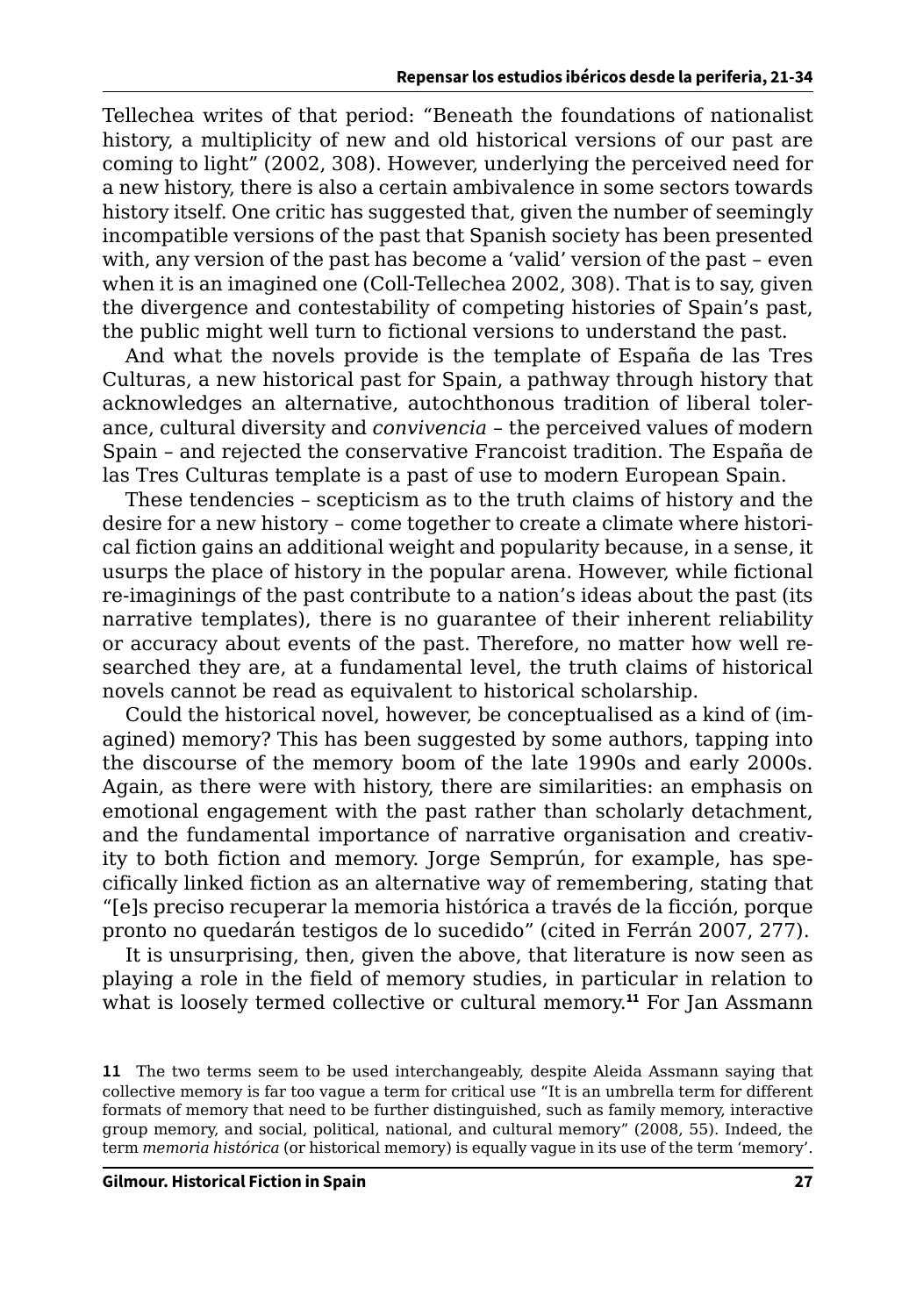(2006), cultural memory is the process by which selected aspects of factual history of a group are transformed into a founding story narrated to form the identity of a group. As opposed to individual memory, which dies with the person, cultural memory "corresponds to a much longer phase when all participants have died out, and a society has only traces and stories left as a reminder of past experience" (Tamm 2008, 500), a view similar to that expressed by Semprún above. For Aleida Assmann, the cultural memory of a society is constructed with the aid of memorial signs, such as texts, symbols, images and so on, from which groups and institutions 'construct' an identity (2008, 55-6).

Literary theorists too have linked literature to cultural memory. For Renate Lachmann, "[w]hen literature is considered in the light of memory, it appears as the mnemonic art par excellence. Literature is culture's memory, not as a simple recording device but as a body of commemorative actions" (2004, 172). For Astrid Erll and Ann Rigney (2006, 112) too, literature is intricately connected to the production of cultural memory.

Certainly, historical fiction often uses memory as a theme, or as a structuring device (such as a figure remembering their past from the vantage point of an advanced age). The language of memory pervades many historical narratives, particularly in relation to the Jews, a reflection of the important role of memory in Jewish identity.**<sup>12</sup>** Writers themselves (in their paratexts) sometimes articulate their intention as restoring the 'memory' of a group that was 'disappeared', creating a historical amnesia that needs to be remedied. For example, Martínez de Lezea comments of her novel about the Jewish community of Vitoria, "es emocionante compartir con los posibles lectores el recuerdo de unas gentes de las que la memoria colectiva ha perdido el rastro" (1998, 11). She is not alone in taking this view of filling gaps in the collective memory, and again we see the historical novel as filling in gaps, this time in collective memory, rather than history.

However, just as historical fiction is not history, can it be described as memory in any meaningful understanding of the word? Criticisms of the concept of collective or cultural memory have centred on the loose, figurative use of the very word 'memory'. For some, "memory cannot be thought independently from an organ and organism. As part of the brain and its neurological networks, it is tied to individual lives and dies with each person" (A. Assmann 2008, 50). "[I]t cannot be passed down from generation to generation", states Duncan Bell, "let alone 'cultivated' or constructed in the minds of those who live often hundreds of years after

José F. Colmeiro points to the confusion between the terms collective memory and historical memory, and redefines the latter term much more precisely as "conciencia histórica de la memoria" (2005, 17).

**<sup>12</sup>** Geraldine Nichols (1999) explores this particular issue in relation to Carme Riera's 1994 novel *Dins el darrer blau*.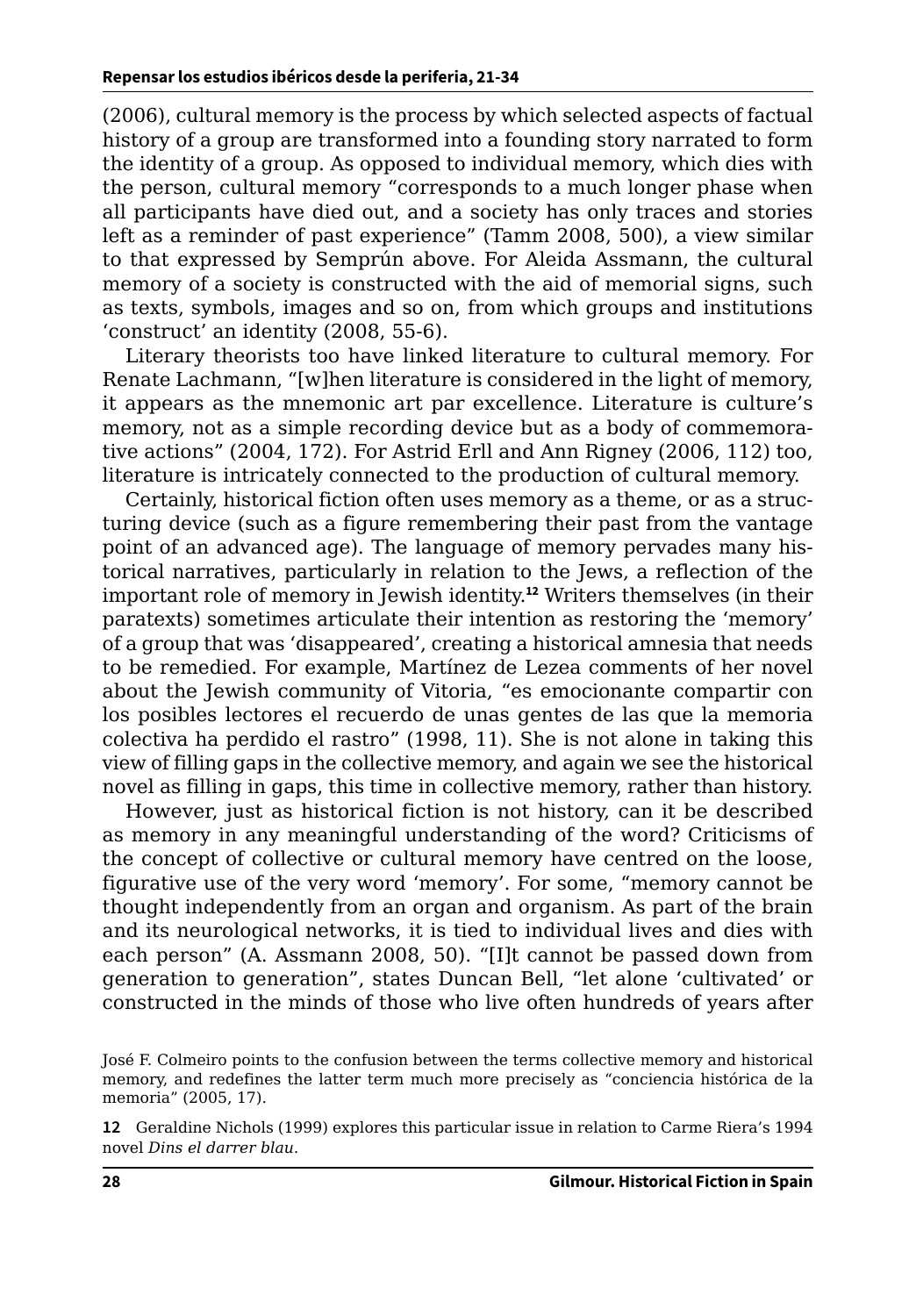an event (real or imagined)" (2003, 73). Memory implies a truth claim, evoking a recollection of something real that happened to the subject who remembers. Therefore I would argue with Bell that "memory is not transferable (as memory) to those who have not experienced the events that an individual recalls" (2003, 73).**<sup>13</sup>**

Societies, nations and cultures certainly, however, share understandings about their past, Assmann notes: "To be part of a collective group such as the nation one has to share and adopt the group's history, which exceeds the boundaries of one's individual life span" (A. Assmann 2008, 52). But, rather than struggling to understand historical fiction as a kind of cultural memory, there is alternative formula that can be used – that proposed by Bell, of national mythscapes – that works just as well and avoids the common sense objections that are raised against 'cultural memory'.

Bell argues that "our shared understanding(s), conceptualization(s), or representation(s) of past events generally considered to be vital in the forging of group identity […] should be conceived of as *mythical*", rather than as memory (2003, 65; emphasis added). The very term mythscape highlights the constructed (and potentially fictional) nature of the shared vision, thereby defusing the question of a truth claim being attributed to it. Bell defines a national mythscape as "the temporally and spatially extended discursive realm wherein the struggle for control of peoples [*sic*] memories and the formation of nationalist myths is debated, contested and subverted incessantly. The mythscape is the page upon which the multiple and often conflicting nationalist narratives are (re)written; it is the perpetually mutating repository for the representation of the past for the purposes of the present" (2003, 66). There is room here then for historical fiction to be seen as contributing to the changing national mythscape, part of the process of constructing stories to pass on to the collective. Historical fiction plays its part by selectively simplifying and dramatizing parts of the nation's past that suit the present in some way (2003, 75). As I have already argued, historical novels serve the present interest and reflect present concerns in a historical moment when the past seems very much to be in the process of being re-constructed.

By rewriting certain key aspects of Spain's Jewish and Muslim past from a new perspective (often that of the 'losers' of history), the many writers of historical fiction can be seen, I argue, to be participating in the forging of a new national mythscape for Spain, particularly after 1992. There are

**<sup>13</sup>** This assertion seems in direct contrast with Marianne Hirsch's widely deployed concept of familiar post-memory, which asserts that traumatic memories can be passed from generation to generation. However, I would argue that it is not so much memories of the original traumatic events per se that are being transferred as the individual impact on each generation of behaviour and ideas caused by the original traumatic events. That is to say, it is not necessary to assert the transmissibility of memories in order to account for ongoing family trauma.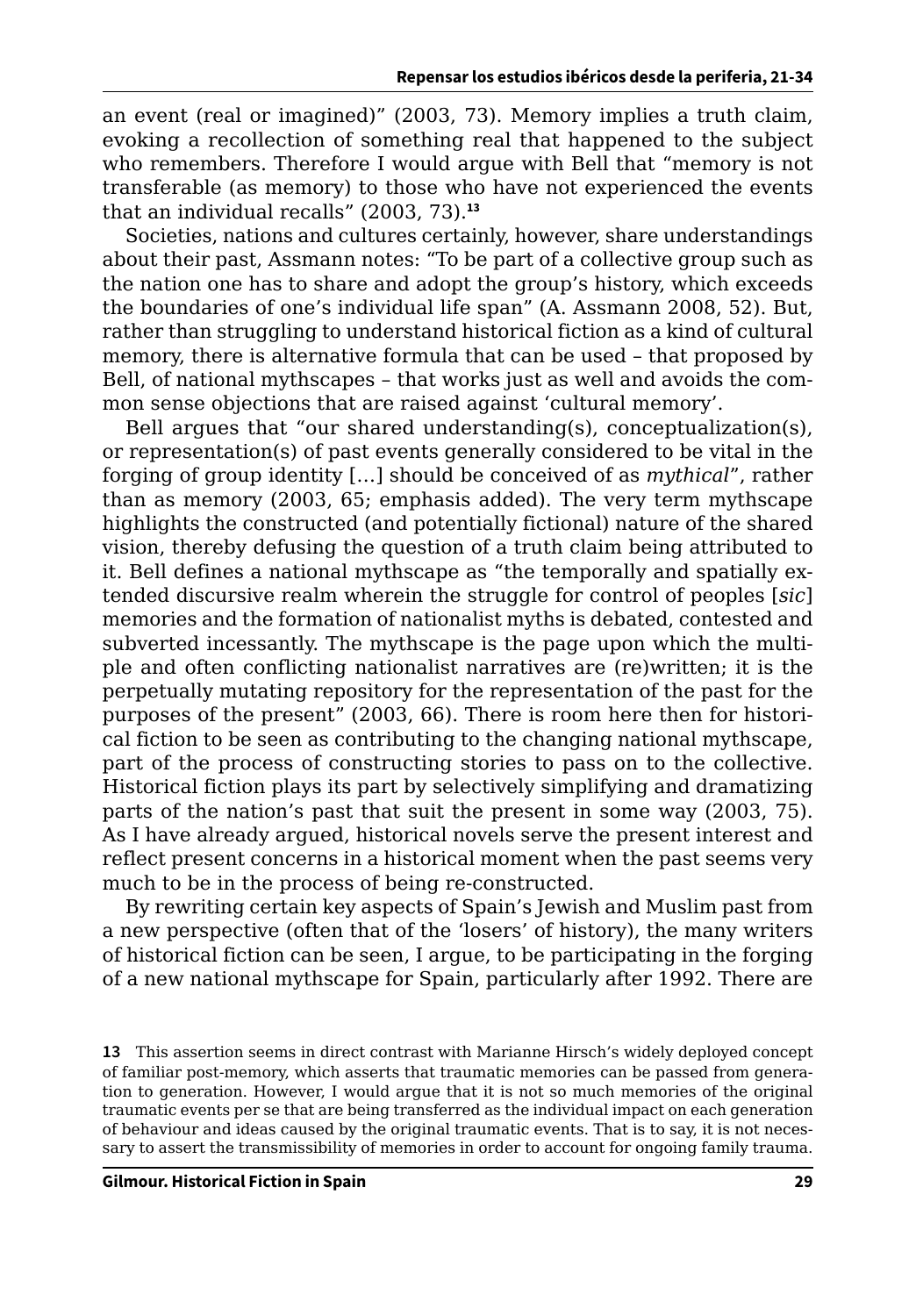numerous novels which fulfil this function however a few examples will suffice. Novels like Carme Riera's *En el último azul* (1994), Lucía Graves's *La casa de la memoria* (1999), or Toti Martínez Lezea's *La calle de la judería* (1998) rewrite aspects of Spain's Jewish past, particularly in the peripheries in ways that differ significantly from the earlier conservative national mythscape. In all three, there is a concerted attempt to show the Jewish community as an integral part of their local communities, as a group who were 'just like us' rather than profoundly Other (as in the Francoist version) and who suffered a terrible fate for reasons beyond their control. The depictions in all three focus on their normality as people, and portray from the inside experiences and memories which had no representation in the previous vision of Spain as a wholly Christian culture.**<sup>14</sup>** With respect to perspectives on the Muslim past that differ from the traditional mythscape outlined earlier in this essay, a number of novels depict the Muslim kingdoms as tolerant of other ethno-religious groups, particularly in relation to the sharing of knowledge between scholars of different religious faiths, as in for example, José Luis Corral Lafuente's depiction of the kingdom of Zaragoza in *El salón dorado* (1996). Ultimately, such interfaith collaboration is brought to an end by the Christian Reconquest, which is shown to be destructive rather than unifying.**<sup>15</sup>**

This reforged vision of Spain's past is one in which these formerly excluded groups play a much more important role in Spain's cultural formation than in the previous mythscape imposed by the Franco regime. They are seen as a part of the national community and as contributors to Spain's national and cultural identity, rather than as the demonised Other of the earlier historical tradition. Their eventual exclusion from Spanish identity is viewed as unjust rather than necessary, and as out of step with Spain's previous historical tradition of tolerance, embodied in the idea of the España de las Tres Culturas.**<sup>16</sup>**

To conclude, then, I am arguing that the numerous medieval historical novels published from the early 1990s on can be seen as part of a post-dictatorship reconstruction of Spain's national mythscape, one which

**14** For more on this topic, see Gilmour 2011 and 2017a.

**15** For reasons of space I am unable to enter into greater detail as to the ways in which numerous contemporary historical novels rewrite the national mythscape in relation to the Jews and Muslims of Spain's past. However, any attempt to represent these groups as human beings who had a cultural role in Spain's past rather than demonised Others to be rejected can be seen as a rewriting of that traditional Christian mythscape.

**16** It is worth noting that this new national mythscape, although widely accepted by the public imagination, has not gone uncontested. Some more conservative authors of historical fiction, like César Vidal, and historians like Serafín Fanjul ([2000] 2004; 2004), have pushed back against the vision of España de las Tres Culturas, reasserting the traditional perspective of rejection, especially with regard to Muslims.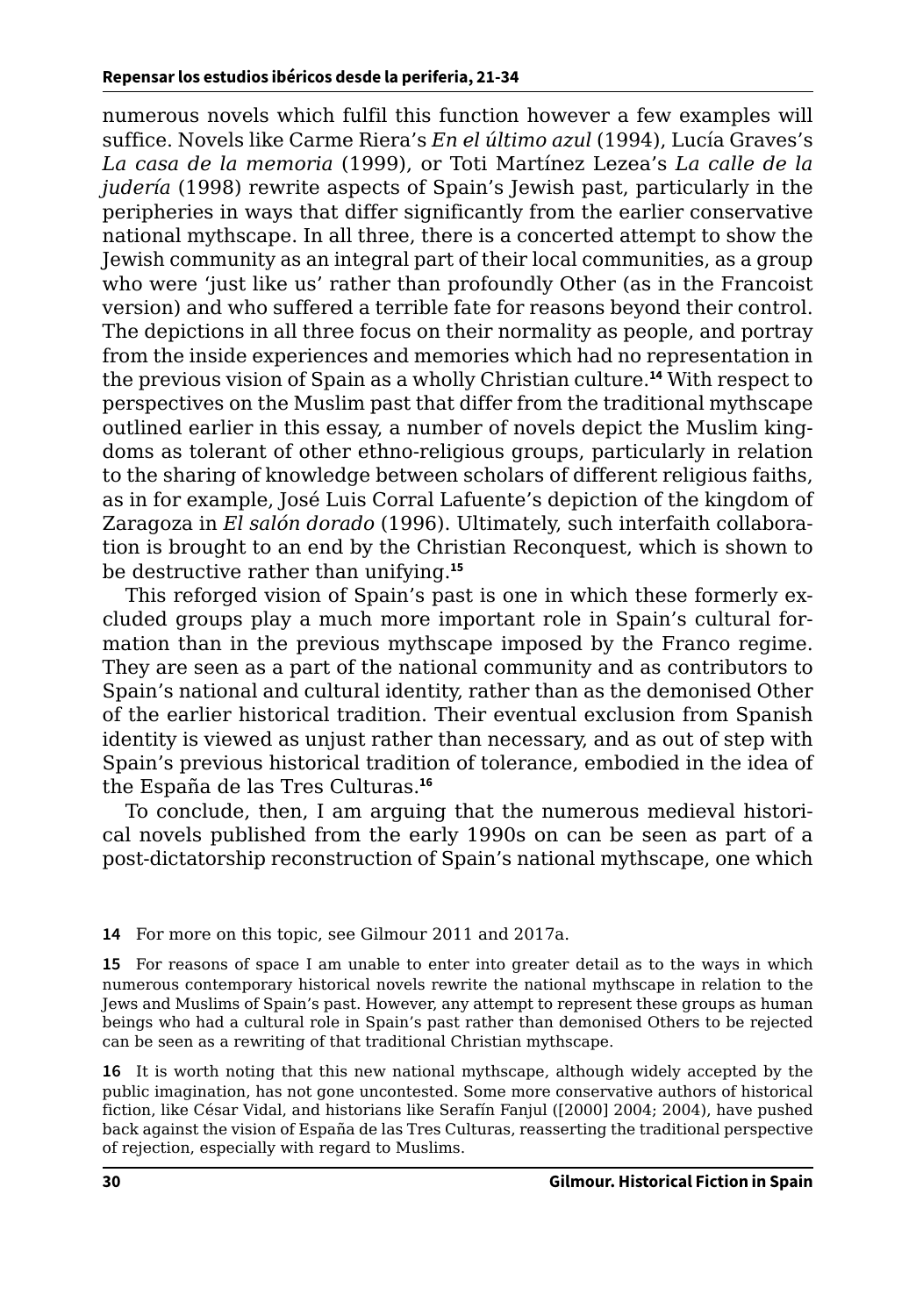incorporates a modern interpretation (or idealisation) of Spain according to the narrative template which I have referred to as "España de las Tres Culturas". These novels identify or create a different image of the past than that imposed under the Franco regime – participating in a mythscape that can be of use to the present by providing both an historical justification of the present values of the nation and a lineage for it. And furthermore, this mythscape is seen as connecting to problematic issues of the present. Rather than presenting an alternative history or contributing to collective or cultural memory, then, I would argue that the historical novel is best understood as an element in the national mythscape, and its popularity is both the result of, and feeds into, an on-going process of contestation and reconstruction of Spain's national mythscape in relation to the medieval and more recent past.

## **Works Cited**

- *500 Years, 500 Programs* (1988). Madrid: Comisión Nacional para la Conmemoración del V Centenario del Descubrimiento de América.
- Assmann, Aleida (2008). "Transformations between History and Memory". *Social Research*, 75(1), 49-72.
- Assmann, Jan (2006). *Religion and Cultural Memory*. Trans. by Rodney Livingstone. Stanford: Stanford University Press.
- Baer, Alejandro (2011). "The Voids of Sepharad: The Memory of the Holocaust in Spain". *Journal of Spanish Cultural Studies*, 12(1), 95-120.
- Bell, Duncan S.A. (2003). "Mythscapes: Memory, Mythology, and National Identity". *British Journal of Sociology*, 54(1), 63-81.
- Coll-Tellechea, Reyes (2002). "*En el último azul* by Carme Riera: Memory's Future and the History of the Spanish Jews". McInnis, Judy B. (ed.), *Models in Medieval Iberian Literature and Their Modern Reflections: Convivencia as Structural, Cultural, and Sexual Ideal*. Newark: Juan de la Cuesta, 307-14.
- Colmeiro, José (2005). *Memoria histórica e identidad cultural. De la postguerra a la postmodernidad*. Barcelona: Anthropos.
- Corral Lafuente, José Juis [1996] (2000). *El salón dorado*. Barcelona: Edhasa.
- Curthoys, Ann; Docker, John (2005). *Is History Fiction?* Ann Arbor: University of Michigan Press.
- de Groot, Jerome (2010). *The Historical Novel*. London; New York: Routledge.
- Díaz-Mas, Paloma (1997). "Judíos y conversos en la literatura española contemporánea". Stillman, Yedida K.; Stillman, Norman A. (eds), *From Iberia to Diaspora: Studies in Sephardi History and Culture*. Leiden: Brill, 346-61.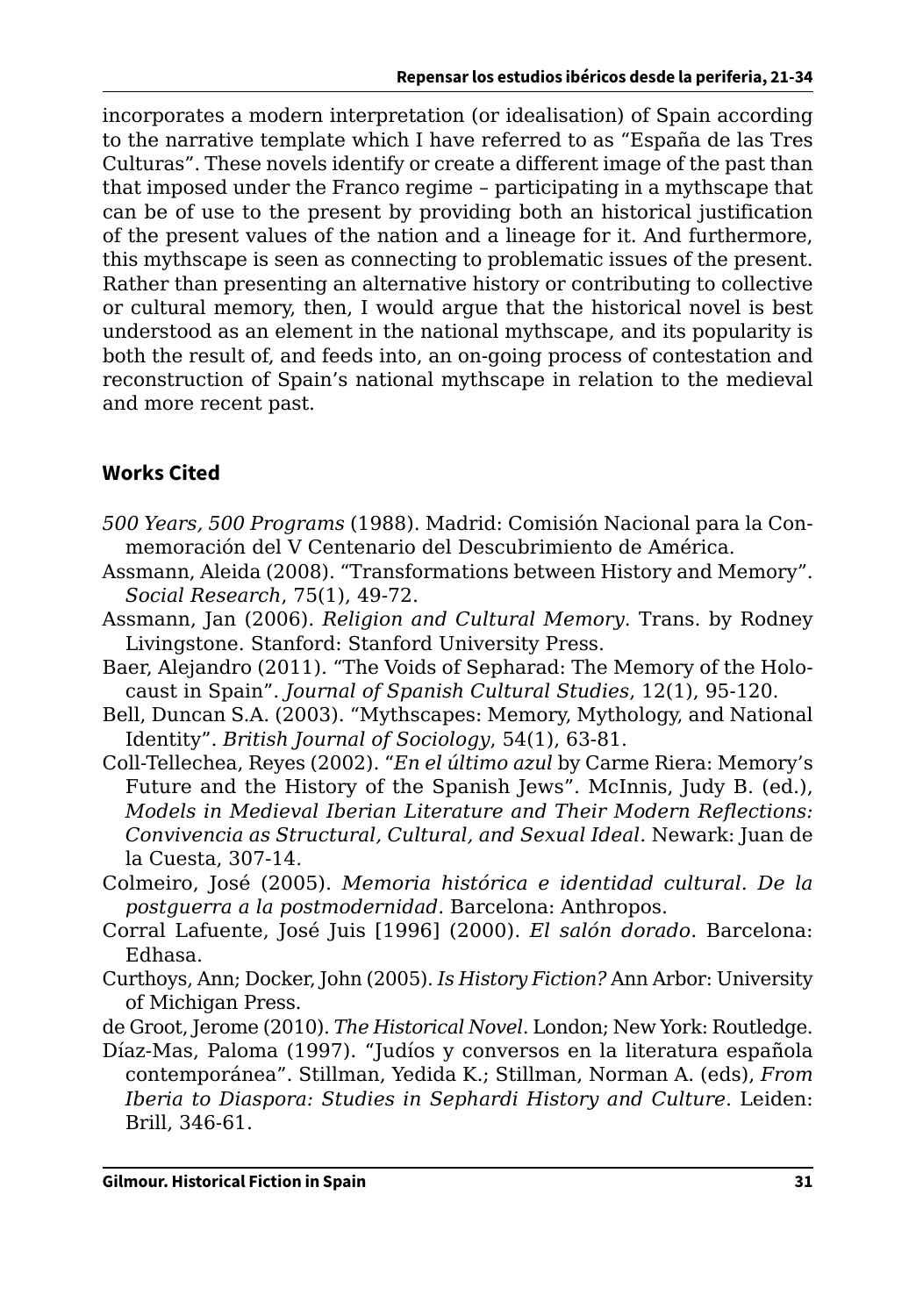- Erll, Astrid; Rigney, Ann (2006). "Literature and the Production of Cultural Memory: Introduction". *European Journal of English Studies*, 10(2), 111-15.
- Fanjul, Serafín [2000] (2004). *Al-Andalus contra España. La forja de un mito*. 5a ed. Madrid: Siglo XXI de España.
- Fanjul, Serafín (2004). *La quimera de al-Andalus*. Madrid: Siglo XXI de España.
- Ferrán, Ofelia (2007). *Working through Memory. Writing and Remembrance in Contemporary Spanish Narrative*. Lewisburg: Bucknell University Press.
- Flesler, Daniela (2008). *The Return of the Moor. Spanish Responses to Contemporary Moroccan Immigration*. West Lafayette: Purdue University Press.
- García García, Leopoldo (2001). "Introduccíon". *La convivencia en el Mediterráneo occidental en el siglo XXI*. Madrid: CESED, 11-23.
- García Gual, Carlos (2002). *Apología de la novela histórica y otros ensayos*. Barcelona: Península.
- Gilmour, Nicola (2011). "Carme Riera's *En el último azul* (1994): An Encounter with Spain's Conflicted Past". *Humanities Research*, 17(1), 7-20.
- Gilmour, Nicola (2017a). "Representing and Accounting for the Expulsion of the Sephardic Jews in Contemporary Spanish Historical Fiction". *Journal of Modern Jewish Studies*, 16(2), 236-54.
- Gilmour, Nicola (2017b). "Transforming Legacies: the Denial and Recovery of Spain's Islamic Past". *Journal of Iberian and Latin American Research*, 23(2), 219-34.
- Gómez Redondo, Fernando (2006). "La narrativa de temática medieval: tipología de modelos textuales". Jurado Morales, José (ed.), *Reflexiones sobre la novela histórica*. Cádiz: Fundación Fernando Quiñones, 319-60.
- Gómez Rufo, Antonio (2006). "La novela histórica como pretexto y como compromiso". Jurado Morales, José (ed.), *Reflexiones sobre la novela histórica*. Cádiz: Fundación Fernando Qiñones, 51-66.
- Goytisolo, Juan (2003). "Américo Castro en la España actual". Subirats, Eduardo (ed.), *Américo Castro y la revisión de la memoria. El Islam en España*. Madrid: Libertarias, 23-37.
- Graves, Lucía (1999). *La casa de la memoria*. Barcelona: Seix Barral.
- Green, Jennifer L. (1998). "The Jews of Medieval Spain in Modern Spanish Historiography: Spain, its Jewish Past, and Modern Spanish Identity". *International Social Science Review*, 73(1-2), 15-21.
- Herzberger, David K. (1995). *Narrating the Past. Fiction and Historiography in Postwar Spain*. Durham; London: Duke University Press.
- Jurado Morales, José (2006). "Vigencia de la novela histórica". Jurado Morales, José (ed.), *Reflexiones sobre la novela histórica*. Cádiz: Fundación Fernando Qiñones, 7-16.